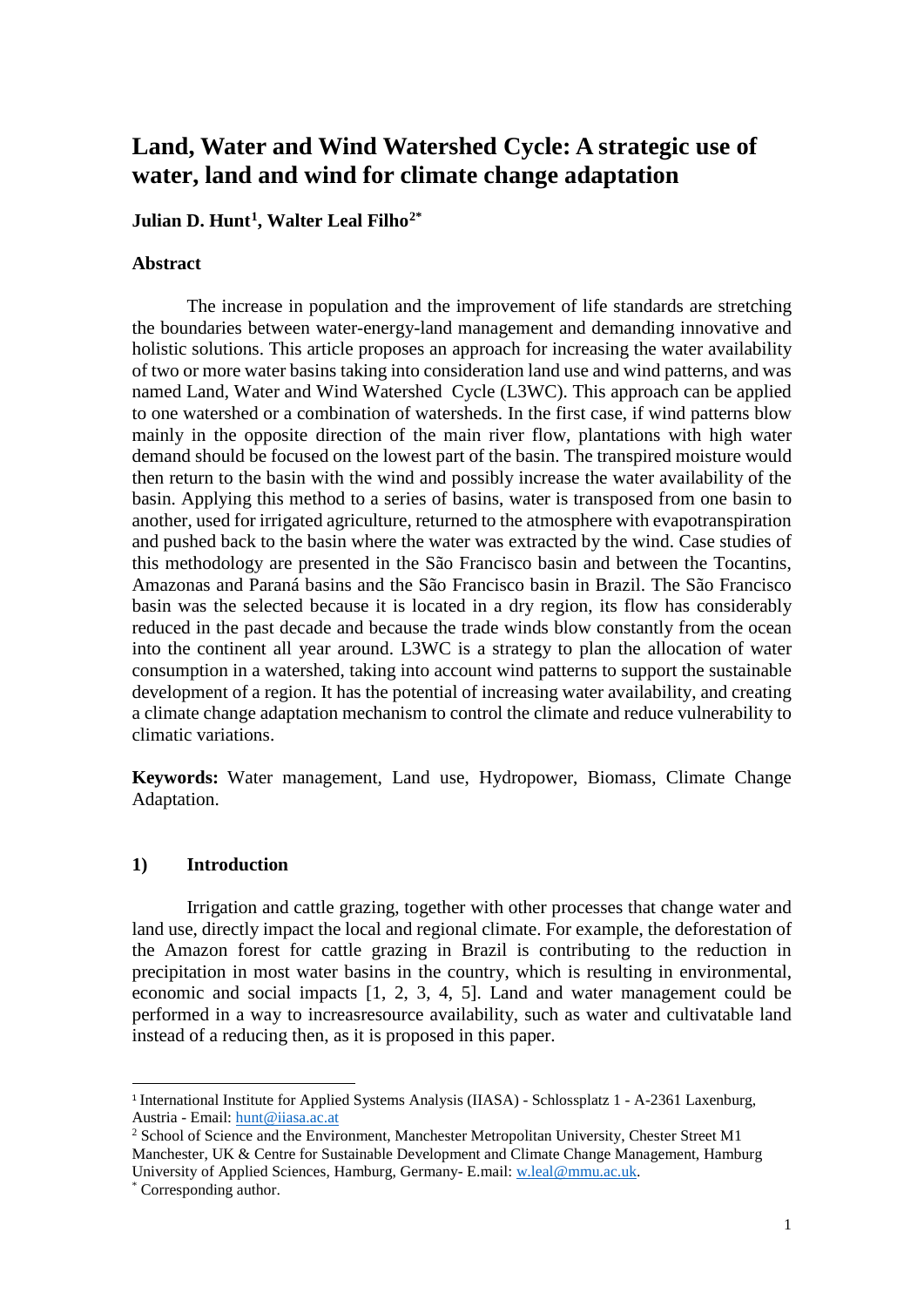Brazil has just gone through the worst drought in recorded history. The Southeast and Northeast regions have been especially affected during the years 2014 and 2015, and this trend persists in 2017 [6, 7]. The sectors most vulnerable to changes in climate in Brazil are the electricity generation and agriculture sectors. This is because hydropower generates around 70% of the country's electricity and the changes in climate over recent years has considerably reduced Brazil's hydropower production. Wind power is contributing to complement the reduction in hydropower generation, especially during the dry period, and its capacity is foreseen to reach 22 GW by 2024. Solar power has less seasonal variations and is set to increase to 7 GW by 2024 [8]. Another alternative to reduce the vulnerability of the electricity sector with great potential in Brazil is biomass [9]. However, the impacts of land and water use on water management and hydropower generation should be considered. For example, the water extracted to produce biomass could generate less economic returns, than if the water was used for hydropower. This happens in locations where the hydropower potential is very high. Thus, the economic and environmental analysis of biomass electricity generation should consider the reduction in hydropower potential. Climate change has been included in the strategic planning in Brazil [10]. However, the plan does not study how man-made use of land and water influences the Brazilian climate.

This study presents an approach to improve water and land used allocation, taking into consideration the direction of prevailing winds, with the intention of increasing the water availability of a basin or basins and for a better adaptation to changes in climate.

This paper is divided into 5 sections. Section 2 presents the two different approached for Land, Water and Wind Watershed Cycle. One focuses on an individual basin (Intrabasin L3WC) and the other on several basins (Interbasin L3WC). Section 3 presents two case studies in the Rio São Francisco basin in Brazil, one for each approach. Firstly, a probabilistic distribution of wind patterns in Brazil is presented, focusing especially on the São Francisco river. The Intrabasin L3WC case study is presented focusing on the comparison the water requirements and impact on hydropower and biomass electricity generation. A quick overview of the needs for water transposition in Brazil is presented. This is followed by a case study of the Interbasin L3WC, which is divided in four parts: the transposition of water, the consumption of water with irrigation, the return of the moisture with the wind and the use of L3WC as a climate change adaptation strategy. The benefits and challenges of the methodology are discussed in Section 4. Section 5 concludes the paper.

# **2) Methodology: Land, Water and Wind Watershed Cycle (L3WC)**

This paper presents a water allocation strategy within a basin and among basins with the intention of increasing their overall water availability. This methodology should be applied to improve land and water use planning with the intention of increasing the services that could be extracted from the basin, such as water, energy, food, etc.

This concept has been divided into two methodologies. The first focuses on a single watershed and its presented in [Figure 1](#page-2-0) (a). In this case, the river flow and shape of a basin is compared with the predominant wind patterns. If the predominant wind direction in the watershed pushes water from downstream the basin to upstream the basin, then the basin can be considered for L3WC. If the wind blew out to the ocean than there would be no benefit to the nearby areas.

The other important aspect is the selection of the appropriate location for the water to be consumed. Plantations with the highest irrigation demand should be positioned in regions downstream the basin. This is already usually the case, given that downstream a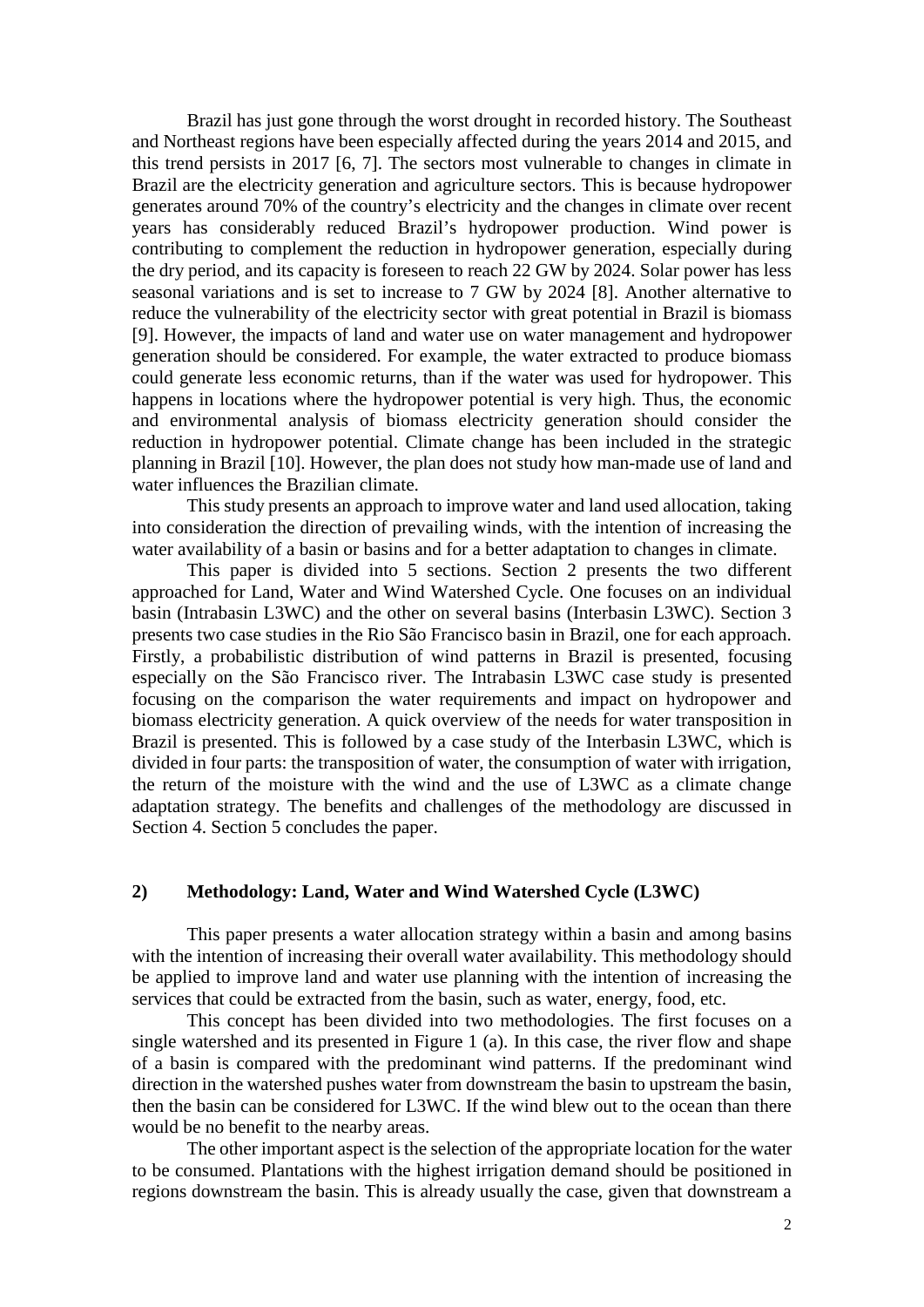watershed there is higher water availability. Following this water consumption allocation, the moisture transpired at the irrigated plantation will be carried back into the basin. This increase in moisture in the basin could consequently increase precipitation and its water availability. Note that for L3WC to work correctly, the wind direction should be predominantly against the direction of the basin, especially during periods when the water consumption for irrigation is at its highest. The combination of river flow and constant wind direction pattern is the main limitation for this methodology.

This is also convenient for bioenergy vs. hydropower electricity generation planning, given that the water for biomass plantation is extracted from downstream the basin, its impact in hydropower generation is reduced. Additionally, with the consequential increase in water availability in the basin with L3WC, hydropower generation in the basin should also increase. An example of Intrabasin L3WC is presented in Section 3.2.



<span id="page-2-0"></span>The second methodology involves water transposition between different basins and the return of the moisture with trade winds, as shown in [Figure 1](#page-2-0) (b). Firstly, the basin from where the water is extracted should have abundant water resources and the basin where water is transposed to should be water scarce. This is to justify the transposition projects, which are expensive and controversial due to environmental impacts. Similarly to Intrabasin L3WC, another important limitation for Interbasin L3WC is the constant wind patterns blowing the moisture in the opposite direction of the transposed water. If the wind blows predominantly in the opposite direction of the transposed water, then the project can be considered a L3WC.

Plantations with high irrigation demand should be positioned in the windward basin. The moisture transpired at the irrigated plantation returns to the atmosphere and is carried back into the original basin with the wind, increasing the water residence time in the two basins. This increase in moisture in the basins could consequently increase precipitation in the basins and their water availability. An example of Interbasin L3WC is presented in Section 3.4.

#### **3) Results: São Francisco Basin Case Study**

## **3.1) Trade Winds in São Francisco Basin**

[Figure 2](#page-3-0) shows the yearly probability distribution of wind direction in the São Francisco basin at ground height [11]. The predominance of trade winds carries humidity from the Atlantic Ocean to the Brazilian countryside. These trade winds are predominant up to a height of 4,000 meters into the atmosphere [12]. This corresponds to the section in the atmosphere with the most humidity. According to [Figure 2,](#page-3-0) considering the section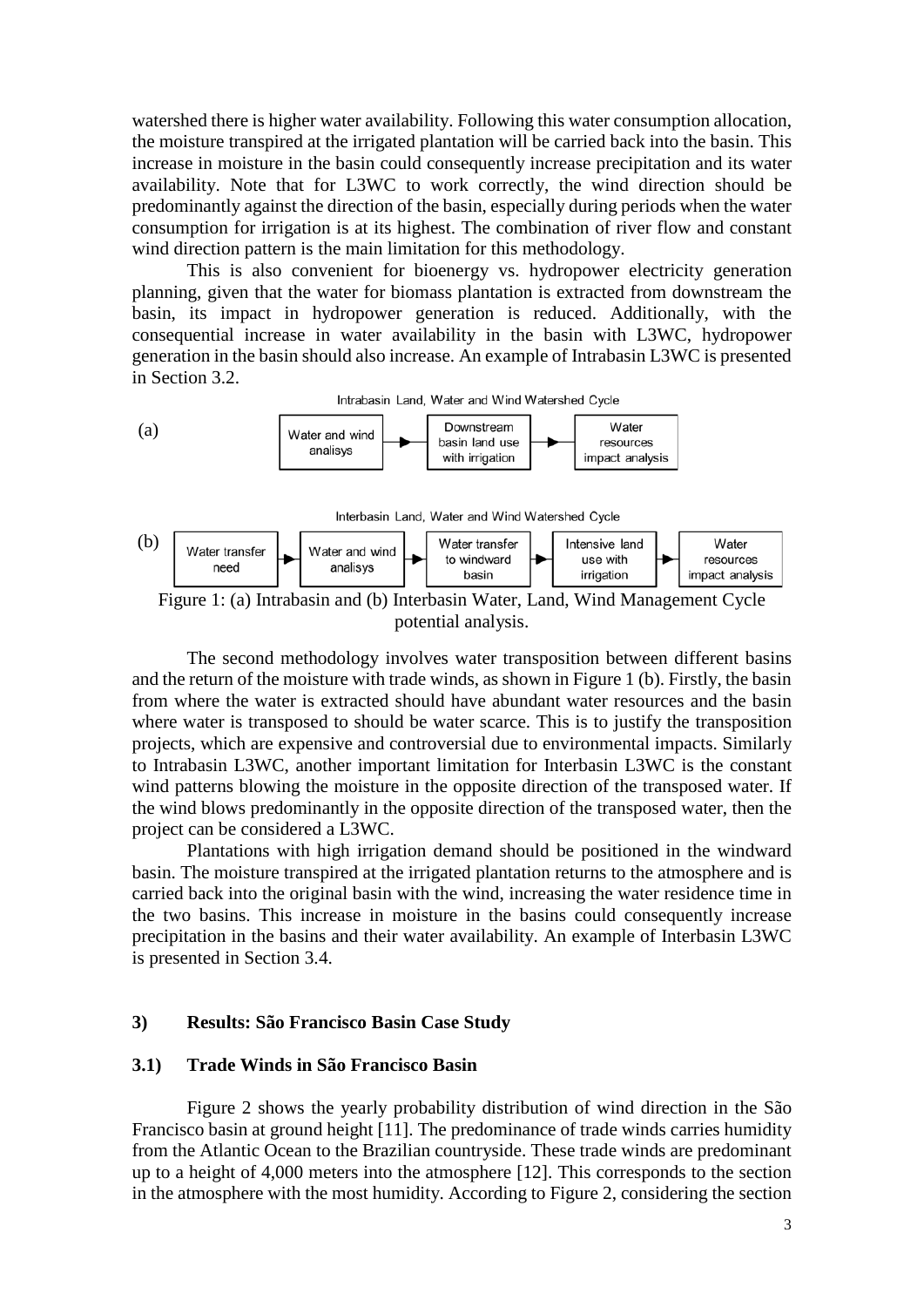of the São Francisco river where it meets the Atlantic Ocean, it can be seen that the trade winds and the São Francisco river flow are in opposite directions.



Figure 2: Probabilistic wind direction around the São Francisco basin [11].

<span id="page-3-0"></span>Additionally to the trade winds, due to the proximity with the equator, another important aspect that contributes to the success of L3WC in Brazil is the fact that the Andes Mountains impede that the moisture entering the western side South America leaves the eastern side of South America. Thus, most of the moisture entering with the trade winds precipitates in the continent, mainly in the Amazon basin, and leaves the continent as river flow. Only a fraction of the moist air that enters with the trade winds leaves the continent, especially through the north or south of the continent. This is one of the reasons that the Amazon basin is the basin with the highest flowrate in the world of 130,000 m³/s on average [13]. In addition, this also increases the likelihood that the water transpired in the São Francisco river L3WC would precipitate in South America.

#### **3.2) Intrabasin L3WC**

This section presents a case study of Intrabasin L3WC in the São Francisco basin, as shown in [Figure 1](#page-2-0) (a). As it can be seen i[n Figure 2,](#page-3-0) the last section of the São Francisco river flows in the opposite direction as the wind patterns. This indicates that this location might be appropriate for Intrabasin L3WC. The other important aspect is to check if there is appropriate land for irrigated agriculture in the downstream section of the river. Then detailed modelling should be performed to study the impacts of the increased humidity of the basin on its climate (this task if out of the scope of this paper).

With the intention of increasing the water availability of the basin, plantations with high irrigation demand are introduced downstream the river basin. The evapotranspiration from the plantations increase the moisture in the air and the moisture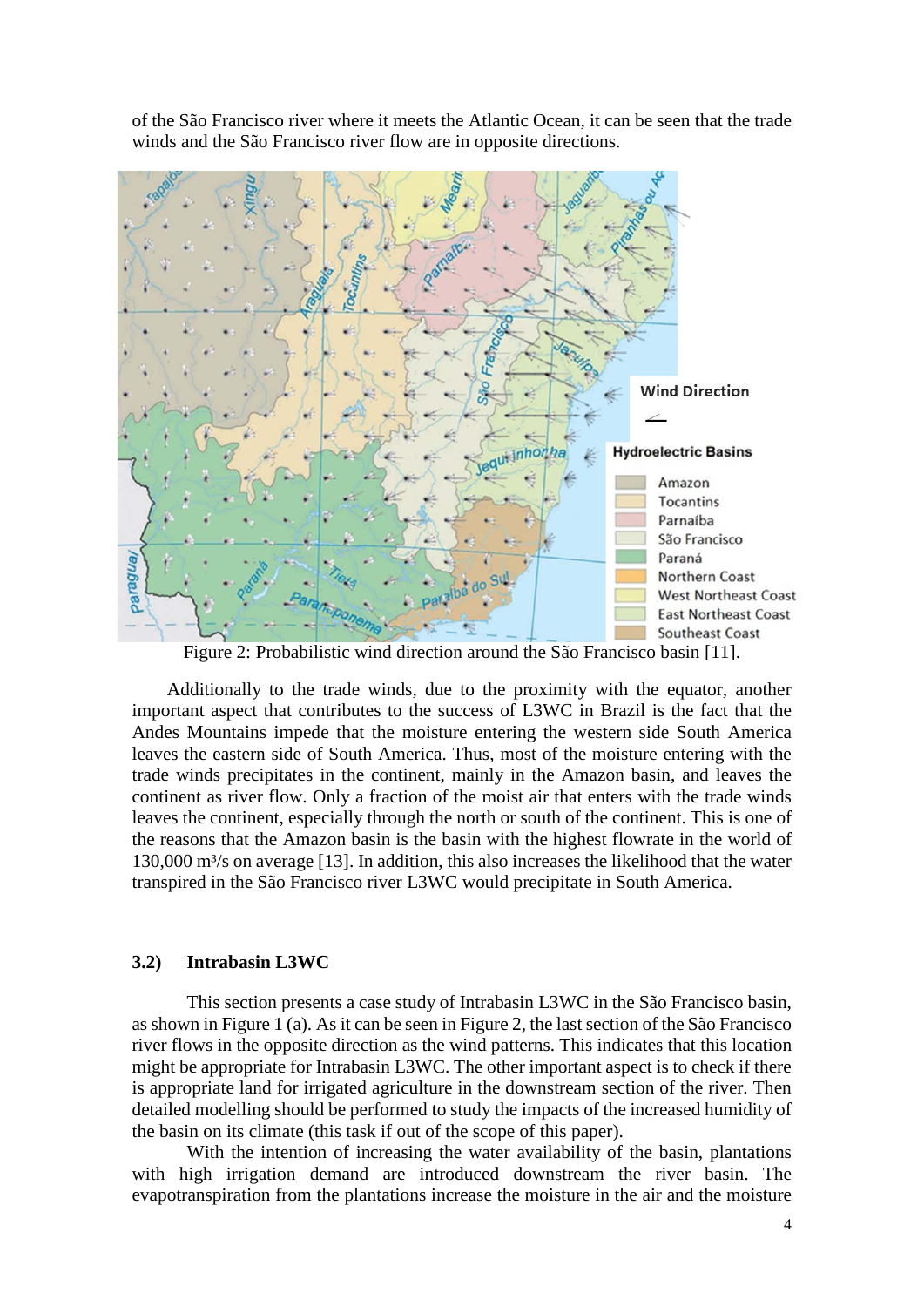is carried by the wind upstream the basin. This increase in humidity could contribute to an increase in precipitation. It should be noted that the water transpired near the mouth of the São Francisco river would not only precipitate in the São Francisco basin, but also in the Tocantins, Amazon, Paraná and other basins. However, this is beneficial when comparing to allowing the water to return into the Atlantic Ocean, as would contribute to the increase of water availability in Brazil. Climatic and hydrological models would be important to estimate the impacts of the watershed transposition cycle on the country's climate.



<span id="page-4-0"></span>Figure 3: Diagram demonstrating the Transposition Cycle for the São Francisco river.

In order to optimize hydroelectric generation in the basin, biomass may be planted in locations with low hydropower potential. Biomass, especially eucalyptus, require large quantities of water. If the plantation is located at the São Francisco river mouth, the water will be used for irrigation and will be released into the atmosphere as moisture in the air. The strong trade winds carry the moisture back inland from the São Francisco river mouth, in the opposite direction of the São Francisco river flow. This moisture may increase rainfall in the São Francisco basin and, thus, it may create a partially closed artificial water cycle, as described in [Figure 3,](#page-4-0) having a positive impact on hydroelectric generation in the basin, reducing the amount of water that returns to the ocean and increasing the water availability in Brazil.

In addition, the use of water for biomass electricity generation reduces the hydropower generation potential of the river where water is extracted. For example, in eucalyptus plantations near the Nova Ponte reservoir in Minas Gerais, the water consumed by the plantation turns into moisture in the atmosphere, which eventually precipitates in another location with a different hydroelectric generation potential. In this case, water used for growth of biomass would be removed from the reservoir of a hydroelectric cascade with a maximum generation head of 642 meters. If this moisture precipitates near the Ilha Solteira reservoir with a generation head of 199 meters, there will be a potential loss of hydroelectric generation of 442 meters. This hydroelectricity generation loss is equivalent to 20% of the electricity that would be generated when burning the biomass planted near Nova Ponte reservoir [9]. It would be better to plant biomass in low-altitude locations, with low potential for hydroelectricity generation, with the intention of reducing its impact on hydropower generation. Ultimately, if the biomass is located as suggested in this paper, it may result in an overall increase in hydropower potential and/or water availability in Brazil.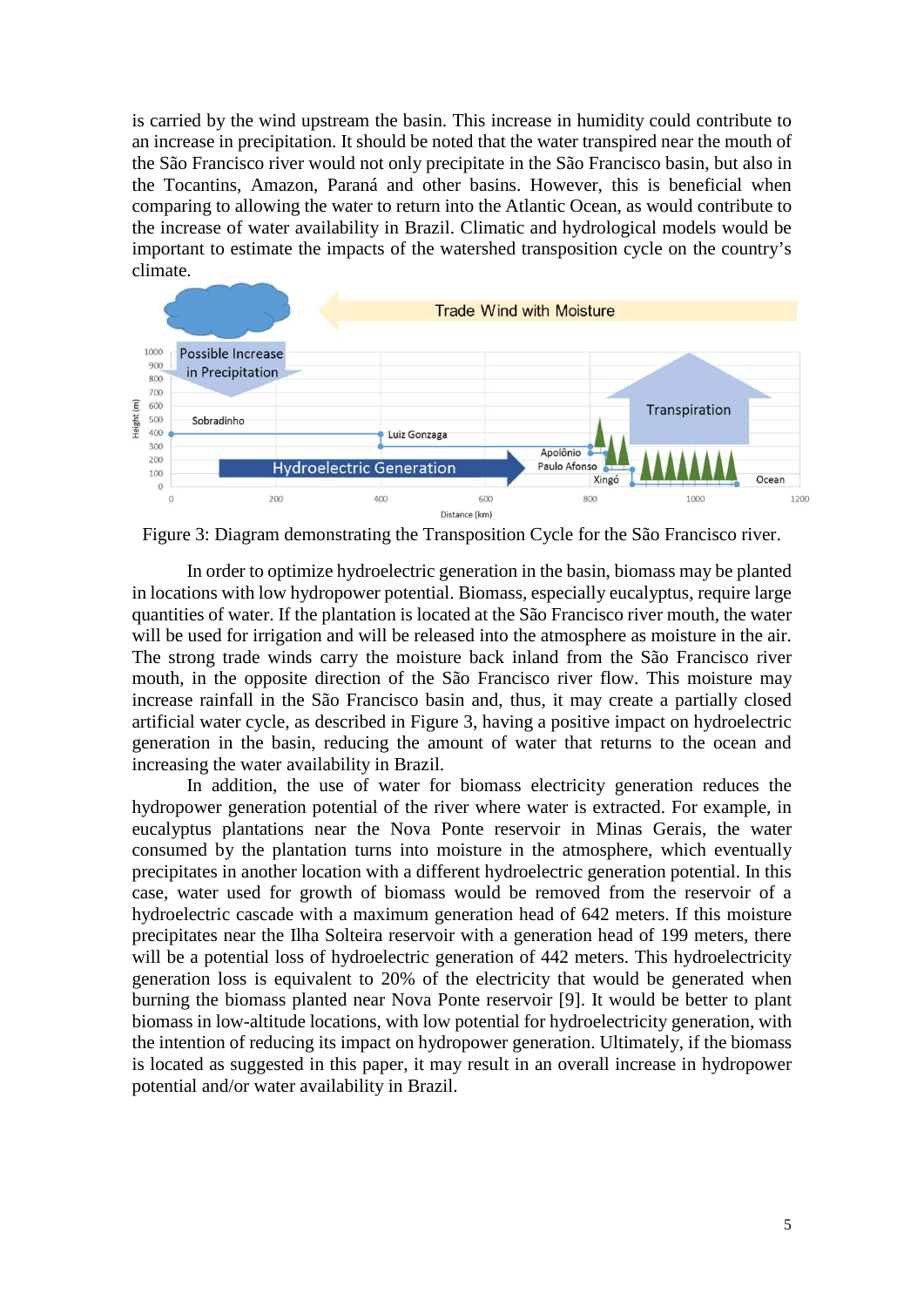#### **3.3) Water Transposition Needs**

The Araguaia basin is marked by periods of extreme droughts and floods throughout the year. It has a very flat topography and suffers from the intense silting of the river on the border between the states of Pará, Mato Grosso and Tocantins. This sedimentation restricts the flow of water, increasing the level of the Araguaia river from 6 to 11 meters during the flood period [13], which can cause severe floods in the Mid Araguaia basin. In a ten-year period, large scale floods happen causing huge impacts in the economy and in the environment. Severe floods happened in the years 2013, 2002, 1990 and 1980 [14, 13]. In February 2002, the flooded area in the Mid Araguaia region reached around  $60,000 \text{ km}^2$  [15].

The average flow of the main basins involved in this study to the Atlantic Ocean is 130,000 m<sup>3</sup>/s for the Amazon river, 8,000 m<sup>3</sup>/s for the Tocantins river, 12,000 m<sup>3</sup>/s for the Paraná river and for the São Francisco river the flow used to be  $2,000$  m<sup>3</sup>/s but has reduced to 700 m<sup>3</sup>/s in 2017 [13]. This current reduction in river flow is directly involved with the reduction on precipitation patterns and due to the increase in water consumption for irrigation. The São Francisco river basin has considerably less water than the other basins. Water from the other basins can be used to complement the need for water in the São Francisco river basin.

As shown in [Figure 4,](#page-5-0) there is a reasonable amount of water in most locations of the Amazon, Tocantins, Xingú and Araguaia basins. On the other hand, the Northeast river basins suffer from critical or very critical water availability. A water transposition system would reduce the incidence of floods in the Araguaia Basin and reduce the impact of droughts in the São Francisco basin, functioning as a climate change adaptation measure. Projects have been developed for the transposition of water from the Tocantins river to the São Francisco river [16]. A committee of the Chamber of Deputies in Brazil (the lower Chamber in Parliament) is currently studying the possibility of implementing the transposition of water between the Tocantins and the São Francisco river [17].



<span id="page-5-0"></span>Figure 4: Water demand vs. availability in Brazilian river basins [18, 19].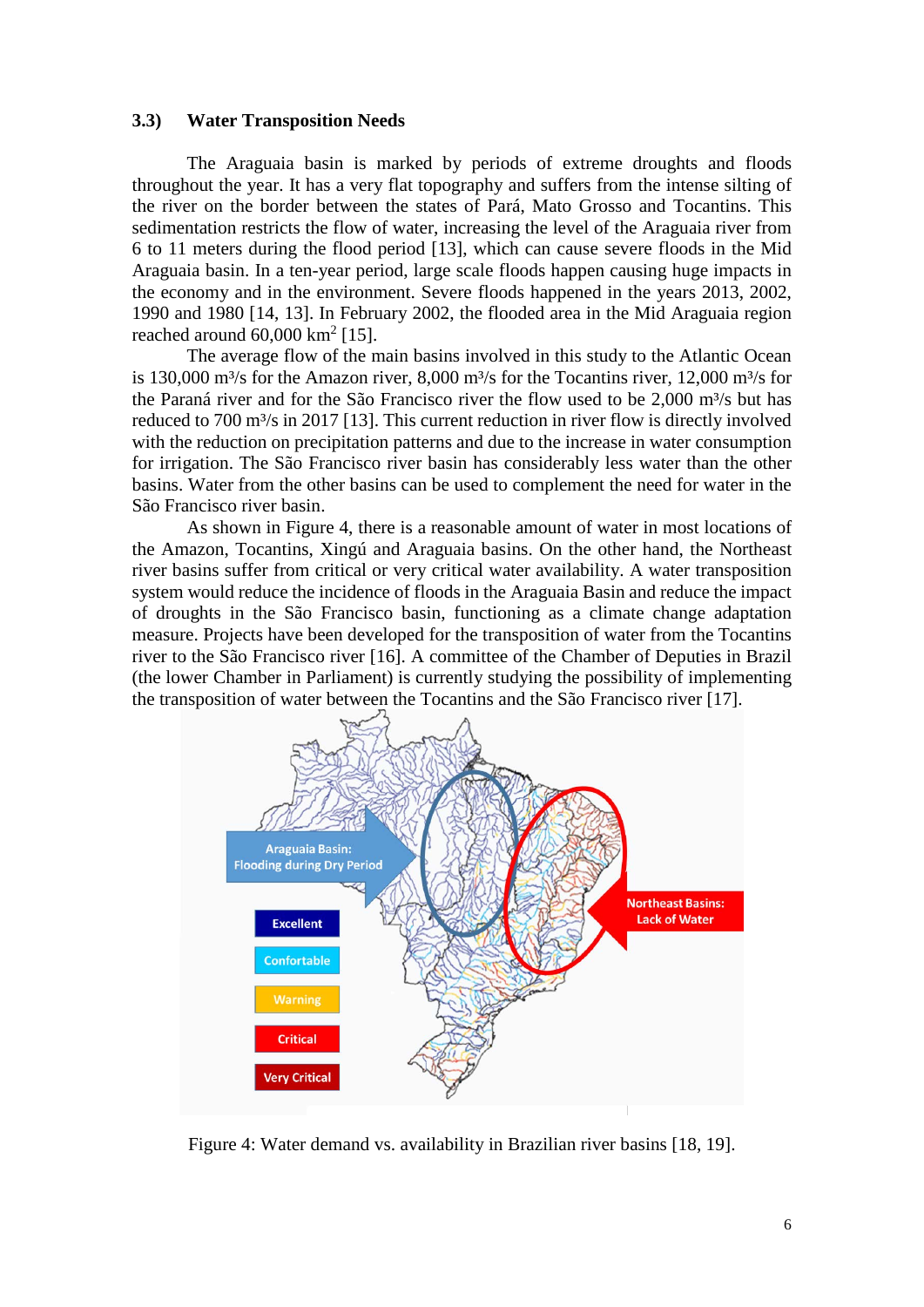## **3.4) Interbasin L3WC Case Study**

This section presents a case study of Interbasin L3WC between the Amazon, Tocantins and Paraná basin and the São Francisco basin, as shown in [Figure 6.](#page-6-0) As it can be seen in [Figure 2,](#page-3-0) the wind blowing at the São Francisco basin is in the opposite direction of possible transposition projects from the Amazon, Tocantins and Paraná basins. This indicates that this location might be appropriate for Interbasin L3WC. The other important aspect is to check if there is appropriate land for irrigated agriculture in the São Francisco basin. Then, detailed modelling should be performed to study the impact of the increased humidity of all basins on the regional climate (this task is out of the scope of this paper).

### **3.4.1) Transposition**

This article proposes four water transposition cycles between different basins as presented in [Figure 6.](#page-6-0) The order of increasing complexity for transposition projects involves taking water from the Grande river, then Paranaiba river, then Tocantins, Araguaia and Xingu rivers and then Amazon river.

#### **Transposition Details**

**Grande River:** Average Flow =  $800 \text{ m}^3\text{/s}$ Transposition =  $500 \text{ m}^3\text{/s}$ Power =  $0$  GW

Paranaíba River Average Flow =  $300 \text{ m}^3\text{/s}$ Transposition =  $150 \text{ m}^3/\text{s}$ Power =  $0$  GW

Tocantins, Araguaia, Xingú Average Flow =  $8.000 \text{ m}^3\text{/s}$ Transposition =  $2.000 \text{ m}^3/\text{s}$ Power =  $6$  GW

**Amazon and Tocantins** Average Flow =  $130.000$  m<sup>3</sup>/s Transposition =  $2.000 \text{ m}^3/\text{s}$ Power =  $12$  GW



<span id="page-6-0"></span>Figure 5: Water transposition projects proposed from the Paraná, Xingu, Araguaia, Tocantins, Amazon basin to the São Francisco basin.

The transposition of water from the Grande to the São Francisco river is not complicated. The Furnas reservoir has a storage capacity of  $17 \text{ km}^3$  and it is used to regulate the Grande river, which has an average flow of around  $800 \text{ m}^3/\text{s}$ . To connect the Furnas reservoir with the São Francisco river, a tube 15 km long is required. This tube would have a 100 meters head, which could be used for hydroelectric generation. Two more run-of-the-river dams should be built upstream the Três Marias dam and increase the hydropower generation head of the São Francisco river by an additional 80 m. There is no energy needs for the transposition and the transposition would result in a similar or higher overall electricity generation. The estimated amount of water available for transposition is 500 m<sup>3</sup>/s.

The transposition of water from the Paranaíba river, which has an average flow of around  $300 \text{ m}^3/\text{s}$ , to the São Francisco river requires the construction of a new dam and a tube 30 km long. This tube would have a 150 meter head, which could be used for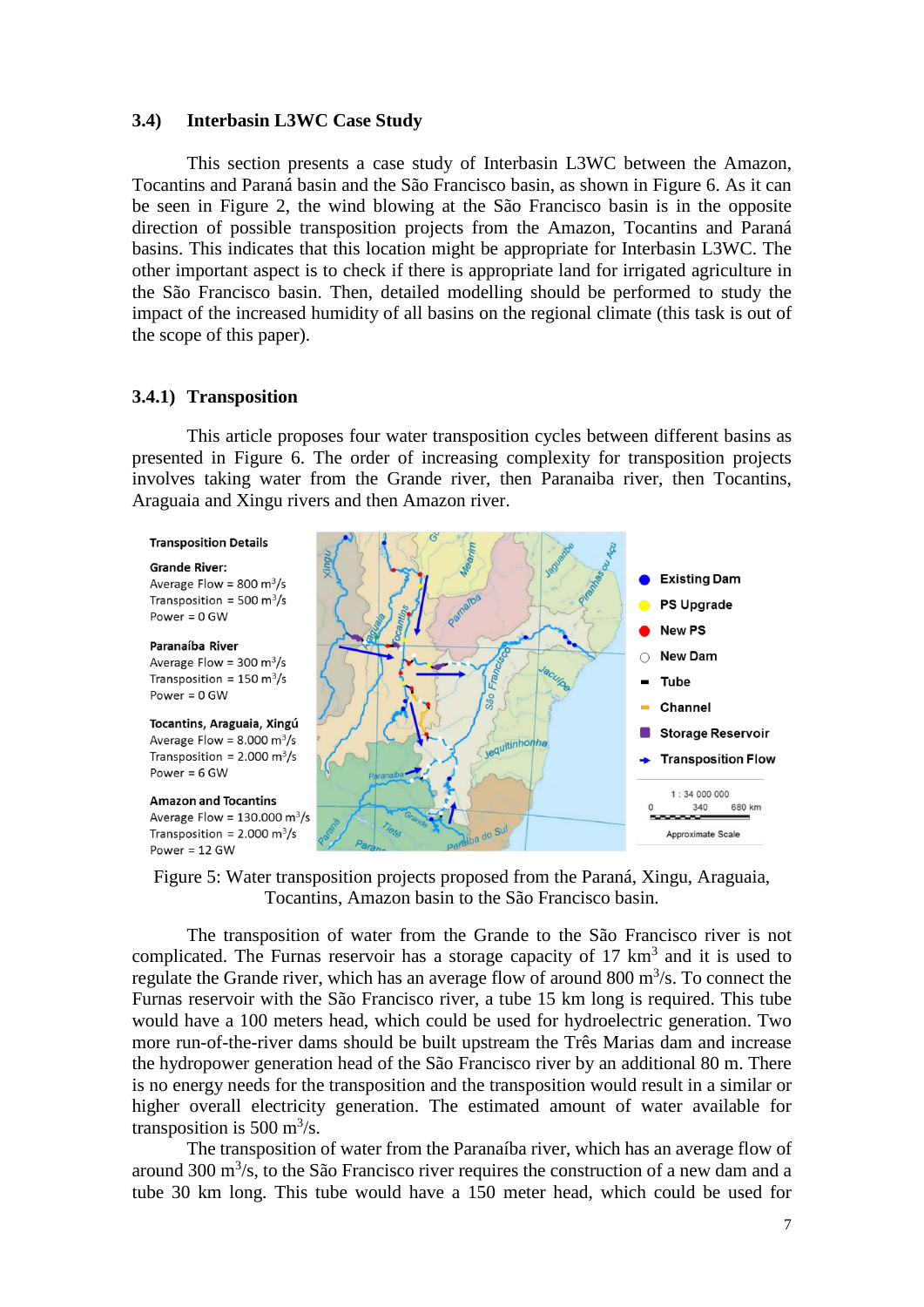hydroelectric generation. Three run-of-the-river dams should be built to increase hydropower generation head of the São Francisco river by an additional 100 m. There is no energy needs for the transposition and the transposition would result in a similar or higher overall electricity generation. The estimated amount of water available for transposition is  $150 \text{ m}^3\text{/s}.$ 

The transposition of water from the Xingu, Araguaia, and Tocantins rivers to the São Francisco river is not simple, but provides several benefits. Transposition of the Xingú river to the Araguaia river requires a 120 km canal with an average depth of 15 m, which directs water from the Xingu river to a conventional storage reservoir in the Araguaia basin. This reservoir fills up during the wet season, when there is excess water in the Xingu river and generate electricity during the dry period with a maximum generation head of 210 m. This water will be transposed into the Tocantins river and then to the São Francisco river.

To facilitate the transposition of water from the Araguaia river to the Tocantins river, it is important to control the flow of the Araguaia river in its head to reduce its seasonal flow and allow the transposition system to operate during the wet and dry periods. In order to achieve this, a channel will be created to stop flooding in the Araguaia river. A sedimentary basin storage dam will control the amount of water stored in the Mid-Araguaia sedimentary basin. Sedimentary basin storage intends to store water in the sandy ground and control the level of the groundwater with the dam. Flood control in the Araguaia basin will enable the economic development of the region and the increase in water storage will enable the transposition of water from the Araguaia river to Tocantins river throughout the whole year. The Araguaia basin has little investment in agriculture and other activities because it suffers annual flooding during the wet season due to its flat geological formation [20, 21].

The transposition project from the Araguaia to the Tocantins river will take place just after the Araguaia National Park at an altitude of 170 m, where the Araguaia and Javaés rivers converge. The transposition will require a 140 km canal with an average depth of 15 m and a tube 80 km long with pumping facility to Lajeado reservoir at an absolute height of 210 m.

The northern transposition Project from the Tocantins river (210 m) to the São Francisco river requires a 60 km canal with an average depth of 20 meters, tubes with 20 km and pumping facility to a run-of-the-river dam at an absolute height of 390 m. Following, another tube 60 km long with pumping facility to a seasonal-pumped-storage reservoir, with its level varying between 750 and 650 m to store water and energy. In addition, two dams in the São Francisco basin will recover some of the energy used for pumping. The Northern Transposition Project has a 1.500 m³/s flow capacity.

The southern transposition project from the Tocantins river to the São Francisco river will require three pumping facilities with 20 km tube and 200 km channel. Then a 35 km long tube will connect the channel to the São Francisco basin. Part of the electricity used to pump the water will be generated at the other end of the transposition. It is estimated that for a 2.000  $\mathrm{m}^3$ /s transposition flow would require 6 GW of pumping capacity.

[Figure 5](#page-8-0) presents a possible transposition project bringing water from the Amazon river into the São Francisco river using the Tocantins river as a channel. The transparent blue arrow represents the predominant trade wind direction, the solid blue lines presents the direction of the transposed water. This is the transposition alternative with the lest water conflict issues, as the Amazon river has abundant water resources. For this process to happen four dams will have to be built on the Tocantins river and new pumped-storage turbines will have to be installed in the dams. These pumped-storage turbines would be able to operate both as pumps and as turbines to generate electricity. The installed pump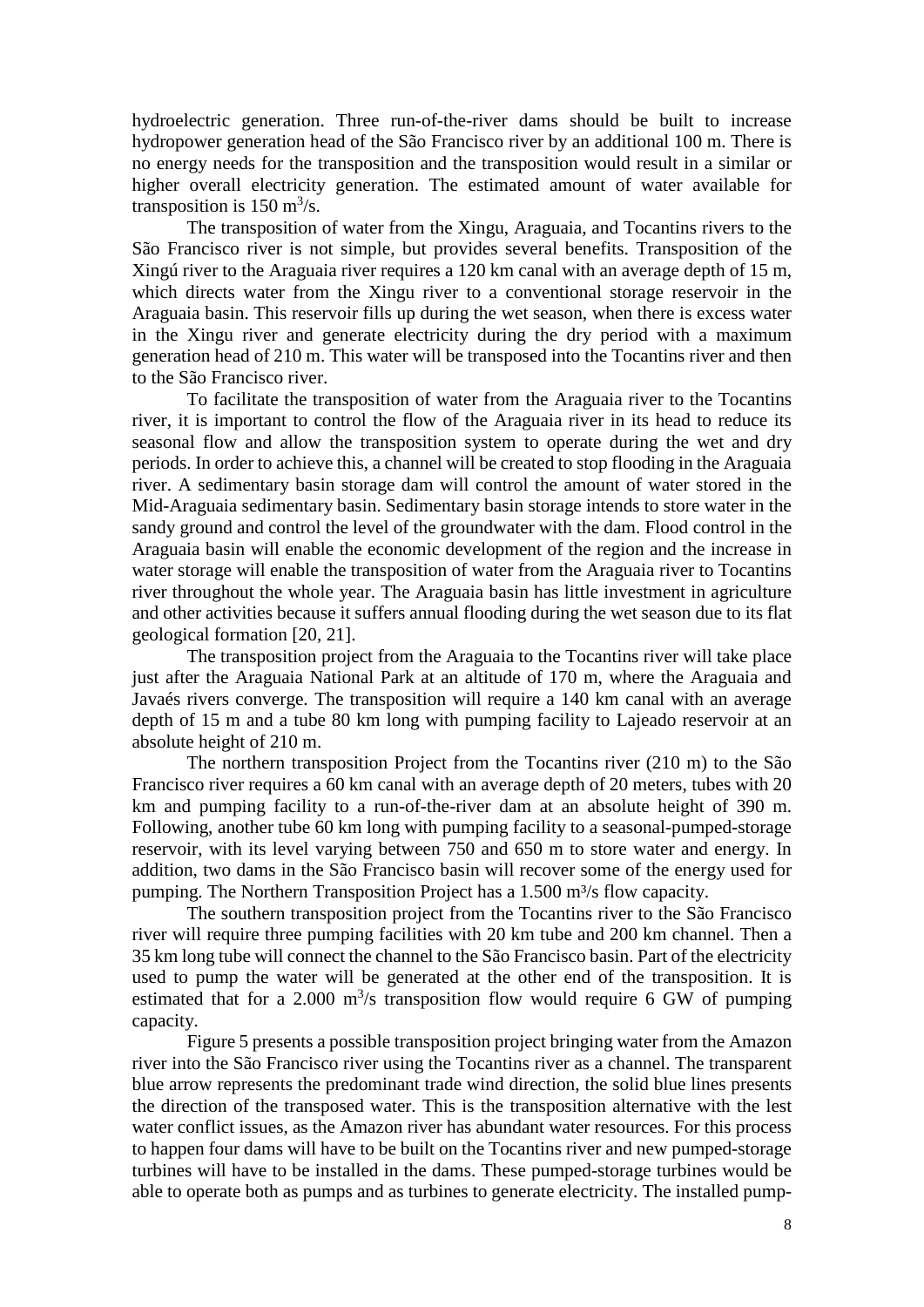storage capacity will be gradually increased with the altitude in the Tocantins river. The upper section of this transposition process is similar to the northern transposition Project mentioned above.



<span id="page-8-0"></span>Figure 6: Land, Water and Wind Watershed Cycle between the Amazon an São Francisco basin, through the Tocantins river [22].

Additionally, this article suggests the operation of the Sobradinho reservoir at its lowest level. The Sobradinho reservoir has a maximum flooded area of around 4,200 km<sup>2</sup> in the driest location of Brazil, which results in an evaporation of an average of  $170 \text{ m}^3/\text{s}$ of the São Francisco river flow [23].

#### **3.4.2) Water Consumption with Irrigation**

The second stage of the Land, Water and Wind Watershed Cycle involves the consumption of the water and turning it into moisture within the watershed. This can be done with land irrigation for food production or biomass plantations, power generation cooling processes, industrial processes, and other uses of water, such as transport, leisure, human consumption, environment, etc. Assuming that water made available from the four transposition projects proposed is more than enough to supply the demand for food production and other processes, this article proposes the use of water for irrigated biomass plantations (i.e. Eucalyptus) to illustrate the process.

Eucalyptus has a high productivity (more than  $60 \text{ m}^3/\text{ha/y}$  has been reported [24]) and energy characteristics (wood density and heat capacity [25]). The tree genus has been acclaimed as one of the best options for energy production due mainly to the large number of species, which enables wide ecological distribution, favoring its introduction in various regions with different soil and climatic conditions [26]. The data used to estimate the water transpiration and biomass production assumed the Eucalyptus Grandis species planted with a spacing of 3 m x 3 m at the Três Lagoas Municipality [27].

Assuming that the annual average precipitation in the São Francisco basin is 1,200 mm and an water for irrigation of  $12,000 \text{ m}^3$ /ha.year [28], and an average growth rate of 60 m<sup>3</sup>/ha year [29] (due to high solar radiation and water availability with irrigation). Thus, an approximately  $100,000 \text{ km}^2$  of irrigated plantation area would be required to consume the additional  $4,000 \text{ m}^3/\text{s}$  of water transposed to the São Francisco river.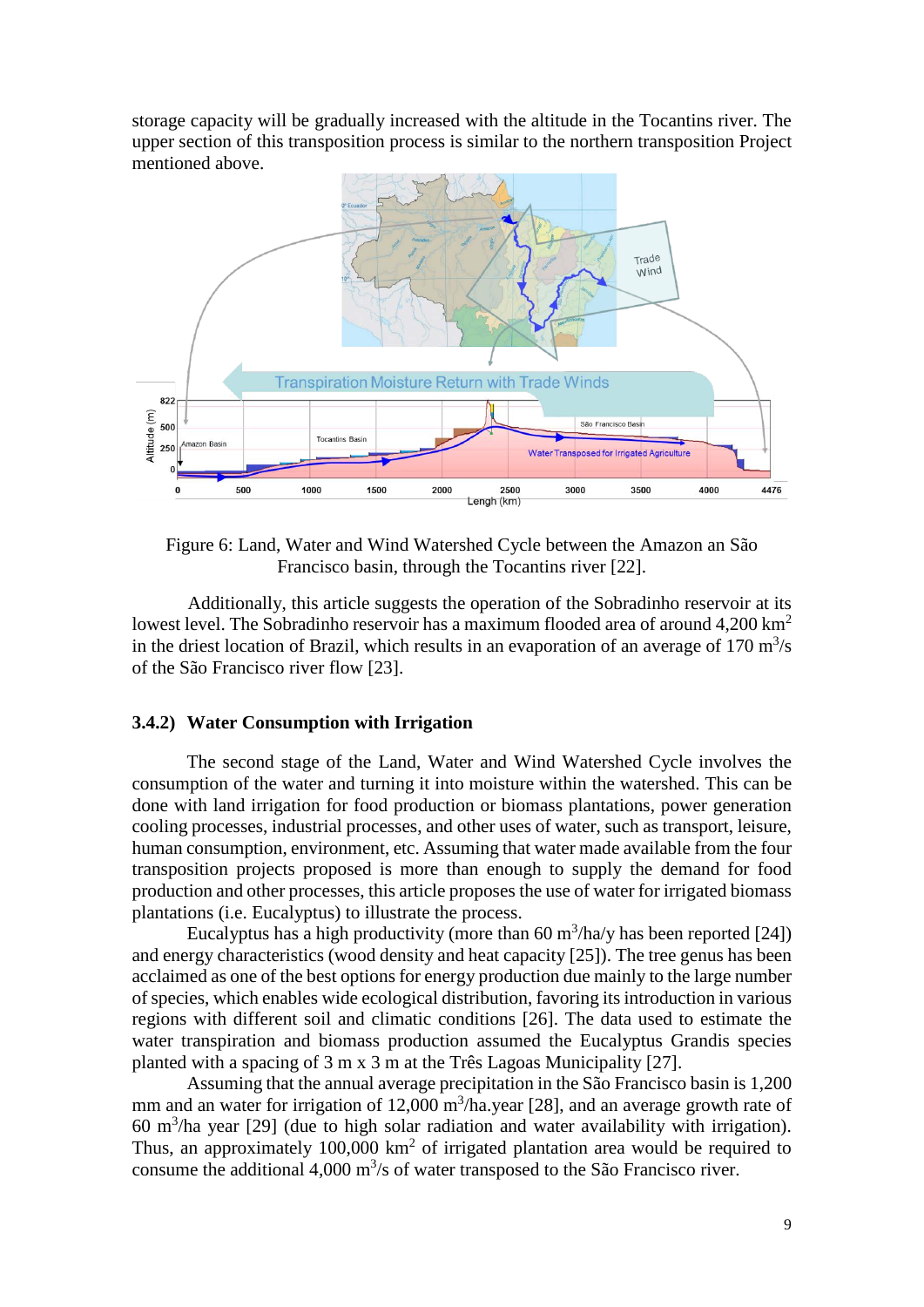If all this area were used for the cultivation of eucalyptus, it would result in a production of 63 billion  $m<sup>3</sup>$  of eucalyptus per year. If this eucalyptus were used for electricity generation, it would be able to generate around 90 GW of electricity at a 90% capacity factor. Much more than the average electricity demand in Brazil (65 GW). The planted biomass could be transported by waterway to the mouth of the São Francisco river and exported to other countries. Alternatively, the irrigated land could produce sugarcane, corn, cotton and other crops (giving preference to crops that consume a lot of water).

#### **3.4.3) Moisture Recycle with the Wind**

The third stage of the L3WC consists of the moisture returning to the basin where the water originally came from. Alternatively, L3WC could be used to direct the water to a different location where there is low humidity and lack of water. This is the most critical aspect required for a successful L3WC system. There are limited locations in the world where wind patterns are constantly blowing in the same direction and where the L3WC can be applied.

In the case study presented in this article, the additional moisture in the São Francisco atmosphere, resulted from the water transposition and water transpiration/consumption, is carried by the trade winds to the Tocantins, Amazon and Paraná basins, as shown in [Figure 2,](#page-3-0) with wind speeds of yearly average of 11 m/s at 1,400 m absolute height [30, 31]. These are the basins from where the transposed water was taken from. Thus, the moisture returns to their original basins resulting in a partially closed hydrological cycle.

#### **3.4.4) Climate Change Adaptation with L3WC**

L3WC is an important climate change adaptation methodology. Apart from removing water, from where it causes problems and taking it to a region with lack of water, the water consumed would return to where it was originally from increasing the overall water availability of both basins. For example, if a basin is suffering with a drought, there will be an increase in irrigation to maintain the high agricultural production rate. The increase in irrigation would increase the humidity of the basin and, thus, partially mitigate the impacts of the drought. Alternatively, if there is a period with high precipitation and flooding, there will be a reduction in demand for irrigation and, thus, the contribution of the L3WC to the intensification of the flooding conditions reduces.

In order to give a rough estimate of the impact of the L3WC on Brazil's climate, the river flow of the Amazon, Tocantins, Paraná and São Francisco rivers combined  $(152,000 \text{ m}^3/\text{s})$ , is compared with the transposition flow presented in this paper of 4,000  $m<sup>3</sup>/s$ . In addition, assuming that the moisture entering the continent with the trade winds precipitates, the impact of the L3WC would be around 2.6% of the humidity entering the continent, which is rather small. However, if the L3WC transposed flow could be increased to  $40,000 \text{ m}^3$ /s (especially extracting water from the Amazon and expanding intensive irrigated agriculture to the entire Northeast region), the impact would be equivalent to 26%, which is quite reasonable. In order to estimate the real impact of L3WC, climate models should be developed with the intention of better predicting the changes in climate with the operation of L3WC projects in different climatic scenarios, such as drought or floods.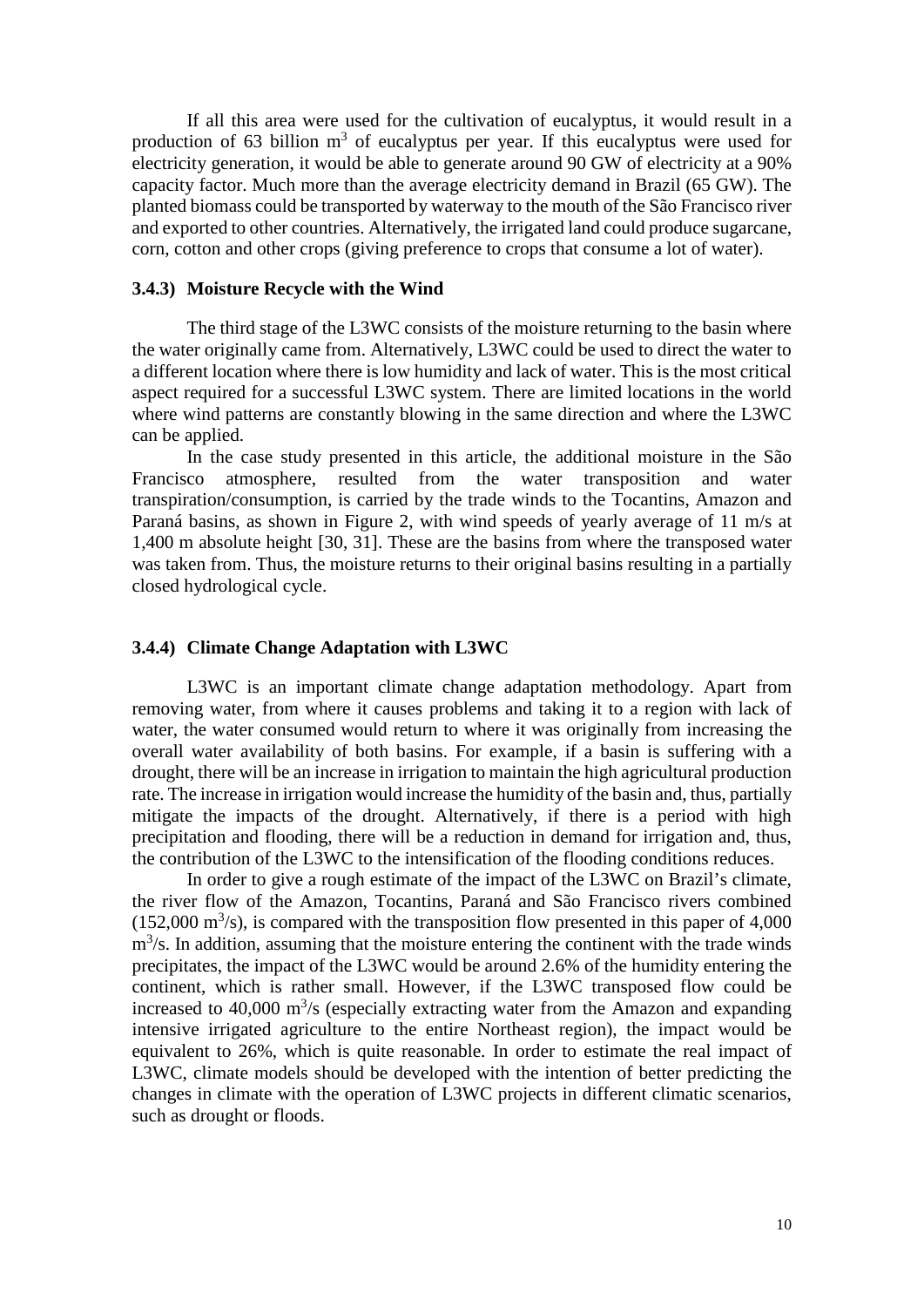# **4) Discussion**

The transfer of water between river basins is a very debatable issue because of the high costs involved and the multiple interests in the use of water. This study presents a new approach to transposition with positive and negative aspects. These aspects are mentioned below:

# a) Positive:

- 1) Increase in water availability in the São Francisco basin and other basins.
- 2) Increase the energy storage, electricity demand side management (pump water when there is excess electricity generation) and energy security in Brazil, which allow the increase in renewable sources of energy, such as wind and solar [32].
- 3) Increase agricultural efficiency in the São Francisco basin due to irrigation.
- 4) Facilitate the construction of flood control systems in the Araguaia basin, which prevents the development of the region [20, 21].
- 5) Increase in precipitation in the São Francisco basin due to the additional moisture in the atmosphere.

# b) Negative:

- 1) High implementation costs.
- 2) Environmental impacts with the construction and operation of the transposition projects and with the intense irrigated plantations.
- 3) Conflicts resulted from the multiple uses of water and multiple stakeholders.

# **4) Conclusions**

This article introduced a new mechanism named Land, Water and Wind Watershed Cycle aiming to increase the water availability of a basin or a region. The L3WC is an artificial water cycle generated by the transposition of water to another basin. This water is consumed in plantation irrigation and then returned by the strong trade winds to the location from where it was removed. Four examples of water transposition processes to the São Francisco river have been considered. The direction of the wind along the São Francisco basin carries moisture into Brazil, in the opposite direction of the transposed water. This would increase the residence time of the water in the continent, which would increase the availability of water in Brazil.

It was found that an approximately 100,000 km2 of irrigated eucalyptus plantation area would be required to consume 4,000 m3/s of water from the São Francisco river. The resulting biomass produced would be able to generate 90 GW of electricity at a 90% capacity factor. In addition to increasing irrigation in Brazil, this mechanism can be used to assist adaptation to climate change, as it would change the spatial distribution of water in Brazil, possibly increasing its water availability. This would have a positive impact on the country's climate, which is in degradation.

For future work and in line with modern trends in climate change adaptation [33], it is necessary to create additional climate and hydrological models in order to estimate the moisture dispersion from the São Francisco basin. Eventually, it could be shown that the Land, Water and Wind Watershed Cycle may not be easily implemented. However, it is important to understand this mechanism and that changes in land and water use have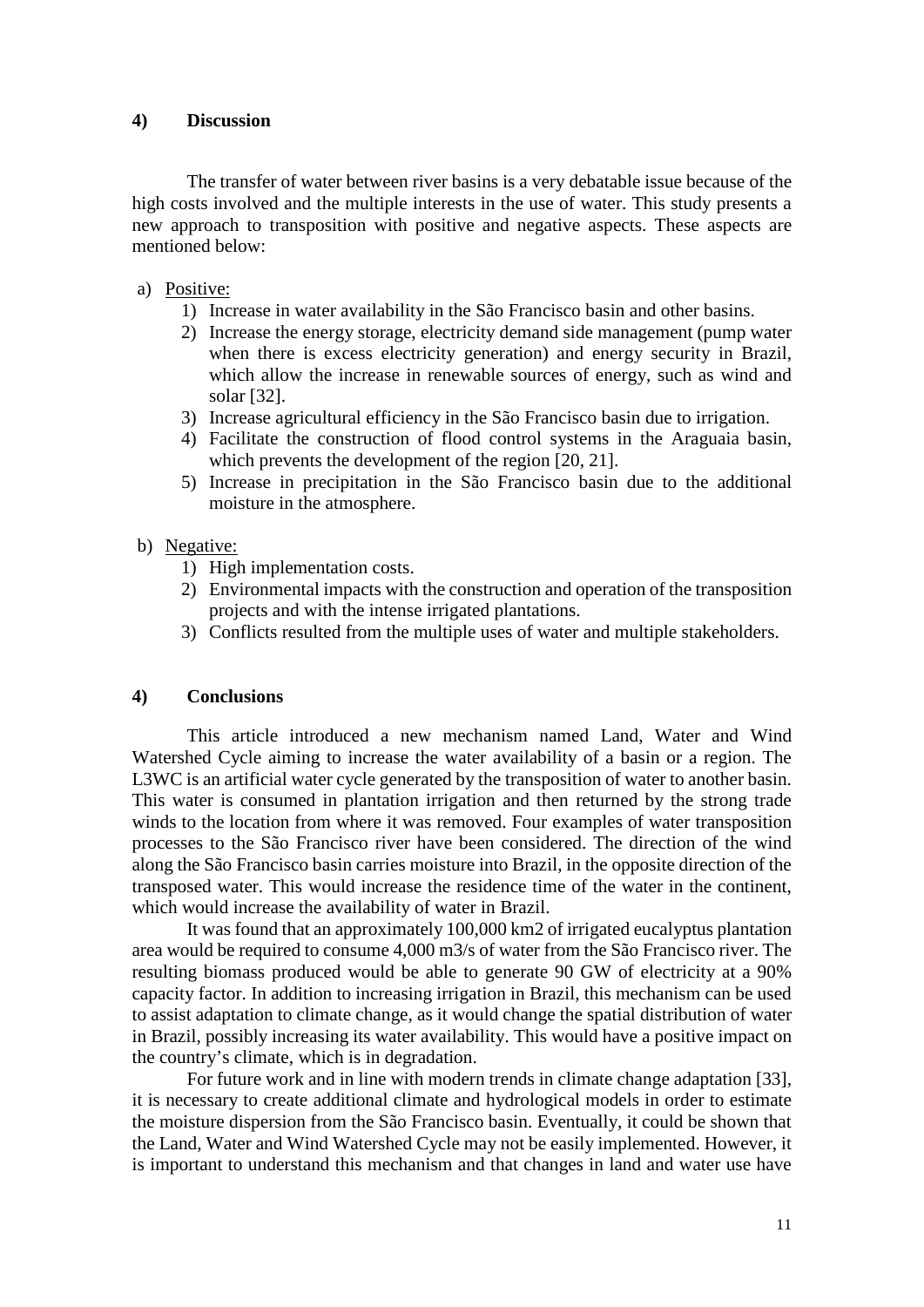direct impacts on the climate. This knowledge could then be used to improve uses of land and water with the intention of creating communities more resilient to changes in climate.

#### **References**

- [1] E. Davidson, A. De Araüjo, P. Artaxo, J. Balch, I. Brown, M. C. Bustamante, M. Coe, R. Defries, M. Keller, M. Longo, J. Munger, W. Schroeder, B. Soares-Filho, C. Souza Jr. and S. Wofsy, "The Amazon basin in transition," *Nature,* vol. 481, no. 7381, pp. 321-328, 2012.
- [2] J. Lean and D. Warrilow, "Simulation of the regional climatic impact of Amazon deforestation," *Nature,* vol. 342, no. 6248, pp. 411-413, 1989.
- [3] D. Spracklen, S. Arnold and C. Taylor, "Observations of increased tropical rainfall preceded by air passage over forests," *Nature,* vol. 489, no. 7415, pp. 282-285, 2012.
- [4] A. G. V. Henderson-Sellers, "Possible climatic impacts of land cover transformations, with particular emphasis on tropical deforestation," *Climatic Change,* vol. 6, no. 3, pp. 231-257, 1984.
- [5] J. Júnior, J. Tomasella and D. Rodriguez, "Impacts of future climatic and land cover changes on the hydrological regime of the Madeira River basin," *Climatic Change,* vol. 129, no. 1-2, pp. 117-129, 2015.
- [6] R. Barifouse, "Sudeste pode 'aprender com Nordeste a lidar com seca'," 2014. [Online]. Available:

http://www.bbc.com/portuguese/noticias/2014/08/140820\_crise\_agua\_nordeste\_sudeste\_rb.

- [7] A. Vasco, "Indicadores de Alteração Hidrológica: O Declínio das Vazões no Baixo Rio São Fracisco," in *Universidade Federal de Sergipe*, São Cristovão, 2015.
- [8] Empresa de Pesquisa Energética, "Plano Decenal de Expansão de Energia 2024," EPE, Rio de Janeiro, 2015.
- [9] J. Hunt, V. Guillot, M. Freitas and R. Solari, "Energy crop storage: An alternative to resolve the problem of unpredictable hydropower generation in Brazil," *Energy,* vol. 101, pp. 91-99, 2016.
- [10] B. M. o. Environment, "National Adaptation Plan to Climate Change: Sectoral and Thematic Strategies, Volume II," Brazilian Ministry of Environment, Brazilia, 2016.
- [11] O. A. C. Amarante, M. Brower, J. Zack and A. L. Sá, "Atlas do Potencial Eólico Brasileiro," CEPEL, Brasília, 2001.
- [12] Windyty, [Online]. Available: https://www.windyty.com. [Accessed 11 July 2016].
- [13] Agencia Nacional de Águas, "Hidroweb," Sistema Nacional de Informações sobre Recursos Hídricos, [Online]. Available: http://www.snirh.gov.br/hidroweb/. [Accessed 17 07 2016].
- [14] P. Dias, "Análise Espacial Aplicada à Delimitação de Áreas Úmidas da Planície de Inundação do Médio Araguaia," Universidade Federal do Mato Grosso, Cuiabá, 2014.
- [15] Instituto de Pesquisas Hidráulicas, "Hidrologia de Grande Escala," IPH/UFRGS, [Online]. Available: https://www.ufrgs.br/hge/modelos-e-outros-produtos/mgb-iph-propagacaoinercial/. [Accessed 17 07 2016].
- [16] F. Mamede, P. Garcia and W. Sousa Júnior, "Análise de Viabilidade Sócio-Econômico-Ambiental da Transposição de Águas da Bacia do Rio Tocantins para o Rio São Francisco na Região do Jalapão/TO,," Conservation Strategy Fund, Conservation International do Brasil, Instituto Internacional de Educação do Brasil, Brazilia, 2002.